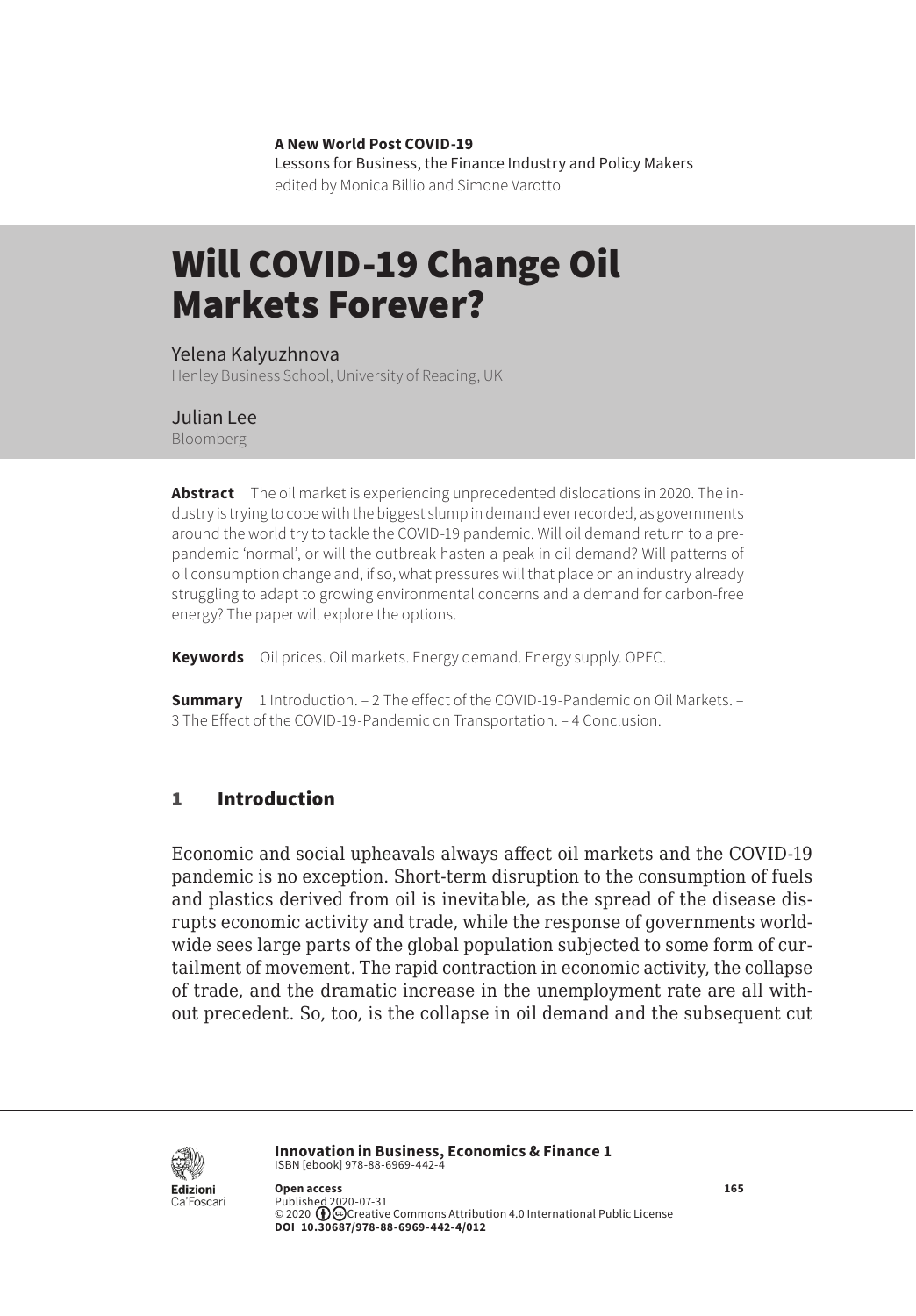<span id="page-1-0"></span>in supply, both voluntary and in response to economic forces (Fernandes 2020). The main objective of this chapter is to explore how the COVID-19 pandemic might affect oil demand in both the short and long term and the implications that has for the oil industry.

Difficult though these short-term dislocations are to overcome, the more fundamental question is what will be the long-run consequences of the pandemic for the oil market. Will the fear that has been instilled in populations required to shelter at home for weeks on end and keep their distance from fellow human beings dissipate quickly as restrictions are eased, or will it result in fundamental and longlasting changes in behaviour that will impact global demand for fuels? Will the experience of a long period of remote working and virtual meetings change the behaviour of companies and their staff, or will it reinforce the importance of face-to-face contact and international business travel?

## 2 The Effect of the COVID-19-Pandemic on Oil Markets

Some experts are suggesting that "the COVID-19 crisis accelerates what was already shaping up to be one of the industry's most transformative moments" (Barbosa et al. 2020). Focusing on the pressure placed on the industry, it is useful to look at the broader environment. The long megacycles of shifting demand and supply tend to have wide swings. Without doubt, the combination of demand disruption due to the pandemic as well as excess supply created a deep crisis for the industry. Almost a fifth of global demand for oil is expected to disappear during the second quarter of 2020 and it is not expected to return to pre-pandemic levels before the end of 2021. All three of the major forecasting agencies – The International Energy Agency (IEA), the Organization of Petroleum Exporting Countries (OPEC) and the US Energy Information Administration (EIA) – now agree that the world faces its biggest-ever slump in oil consumption, after governments imposed movement restrictions on billions of people to combat the coronavirus. "The scale of the demand hit means that despite producers implementing unprecedented output cuts, stockpiles will soar this year" (Lee 2020b). This unprecedented stockbuild will create an overhang that will suppress prices even as demand recovers, until it is drawn down and inventories return to more normal levels. The forecasts of the IEA indicate that the world will consume about 1.7 billion barrels less oil in the second quarter of 2020 than it did during the same period of 2019. Over the whole of 2020 and 2021, the volume of lost demand compared with pre-pandemic forecasts balloons to about 5.4 billion barrels, equivalent to the entire proven oil reserves of Mexico **[fig. 1]**. In addition, the decades-long upward movement in crude oil demand has been undermined by a repeated pattern of declining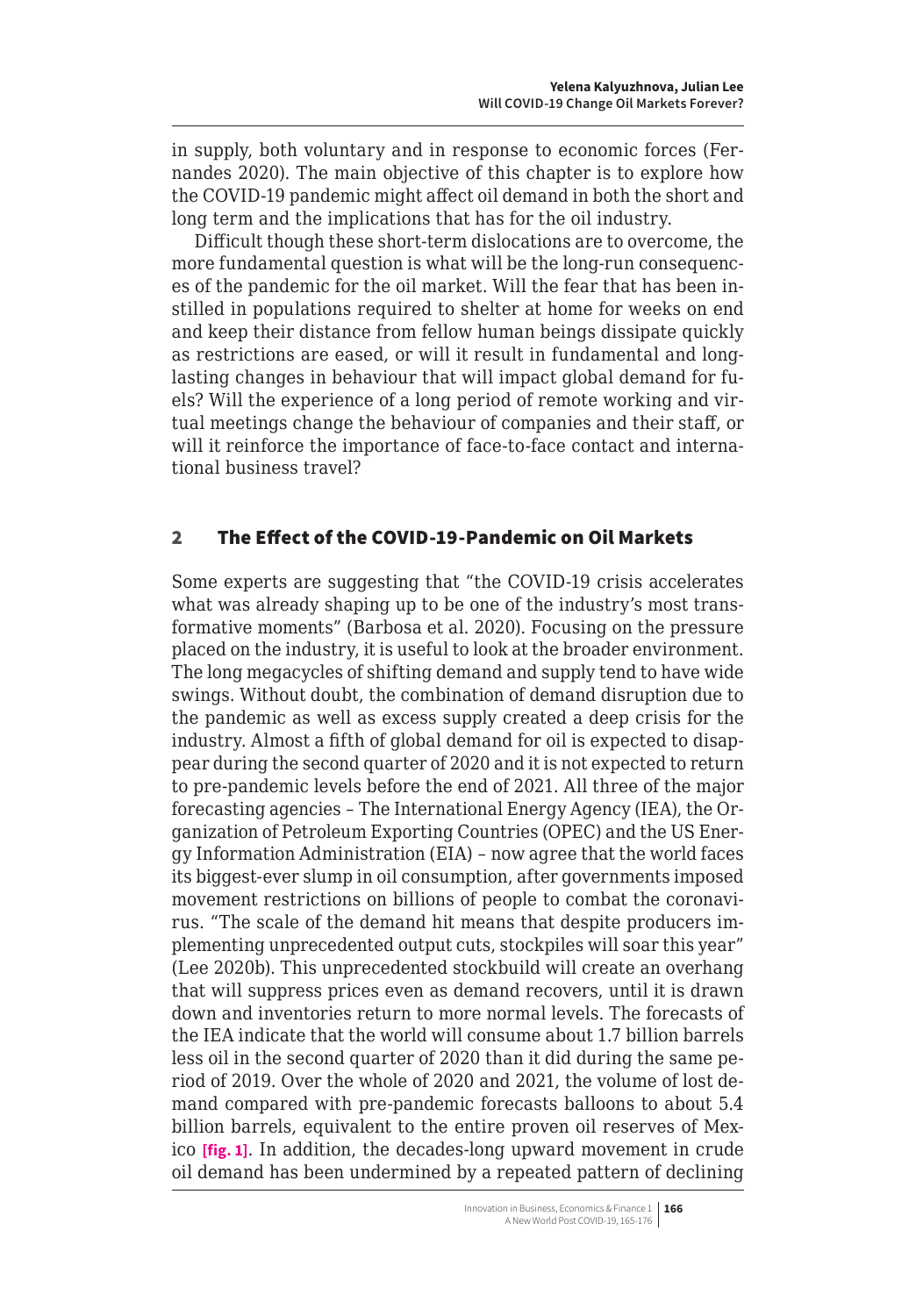oil-intensity of GDP (oil consumption/GDP) followed by a brief and incomplete recovery in which intensity did not return to its pre-decline levels (Fagan 2020). The oil intensity of the global economy been declining since the 1980s and 1990s mainly in non-OECD countries as well as in some OECD countries.



**Figure 1** The effect of the COVID-19 pandemic on world oil demand

The unprecedented collapse in oil demand has required a similarly unique response from oil producers, who simply could not keep pumping at pre-pandemic rates without filling all the available storage capacity for crude and refined products. Storage tanks at key hubs like Rotterdam, Singapore and Saldanha Bay were filling fast and any available space had already been contracted. The industry was forced to turn to the more expensive option of storing oil in tankers at sea. Oil analytics firm Vortexa Ltd estimates that the volume of crude oil in floating storage soared to more than 180 million barrels, over three times its average level in 2019, as oil demand tumbled **[fig. 2]**. That will start to draw oil out of stockpiles, but the overhang is huge. The volume of crude oil stored in tankers rose to more than 200 million barrels by June 19, according to data from analytics firm Vortexa supplied via Bloomberg (Bloomberg 2020). That is four times as much as at the same time in 2019 (Lee 2020e).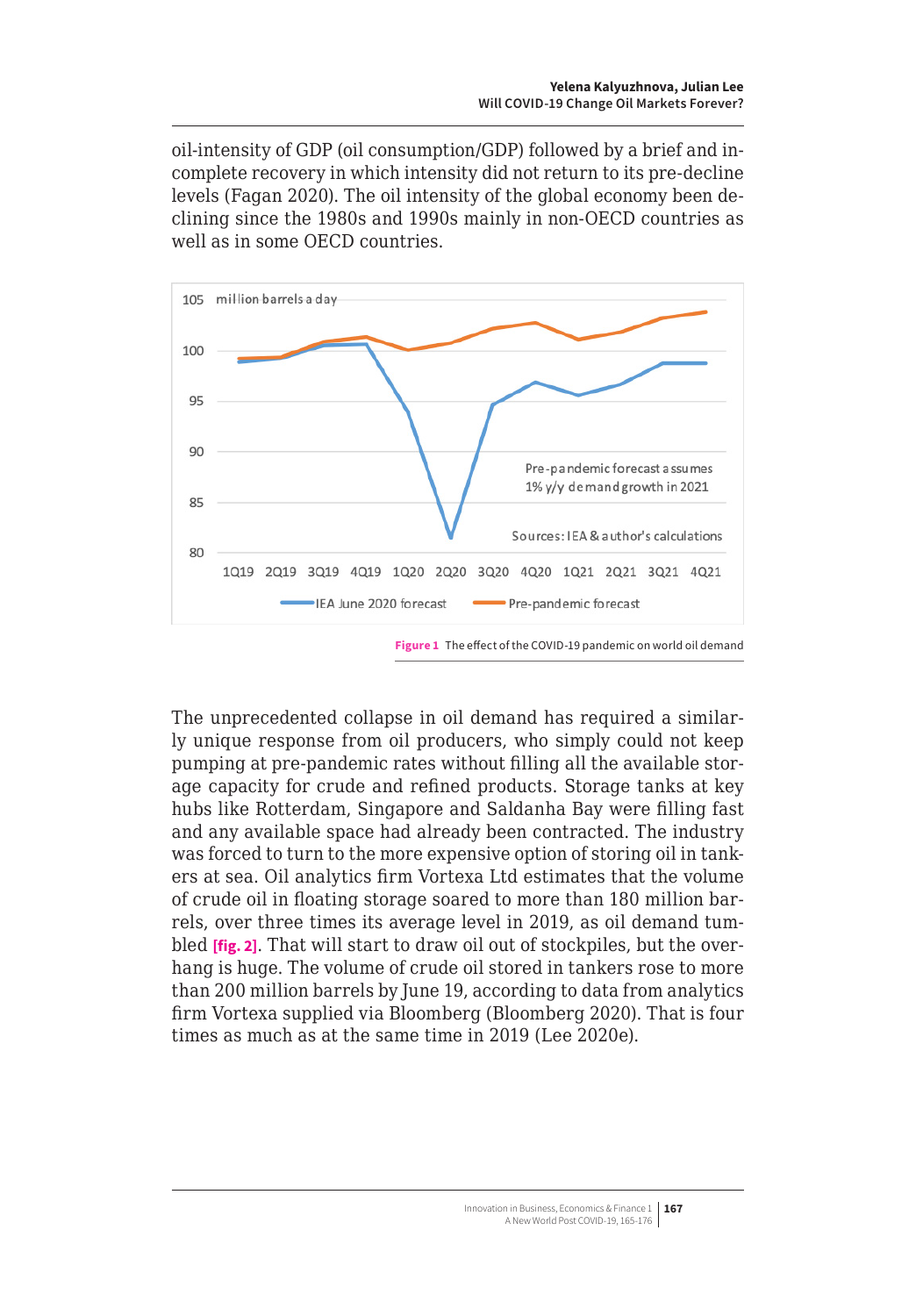

In April 2020 the world oil price made history. US West Texas Intermediate (WTI) crude turned negative for the first time in the 160-year history of the oil industry, as holders of contracts for future delivery sought to unload them before they expired and they had to take delivery of physical barrels **[fig. 3]**.



**Figure 3** West texas intermediate crude price in early 2020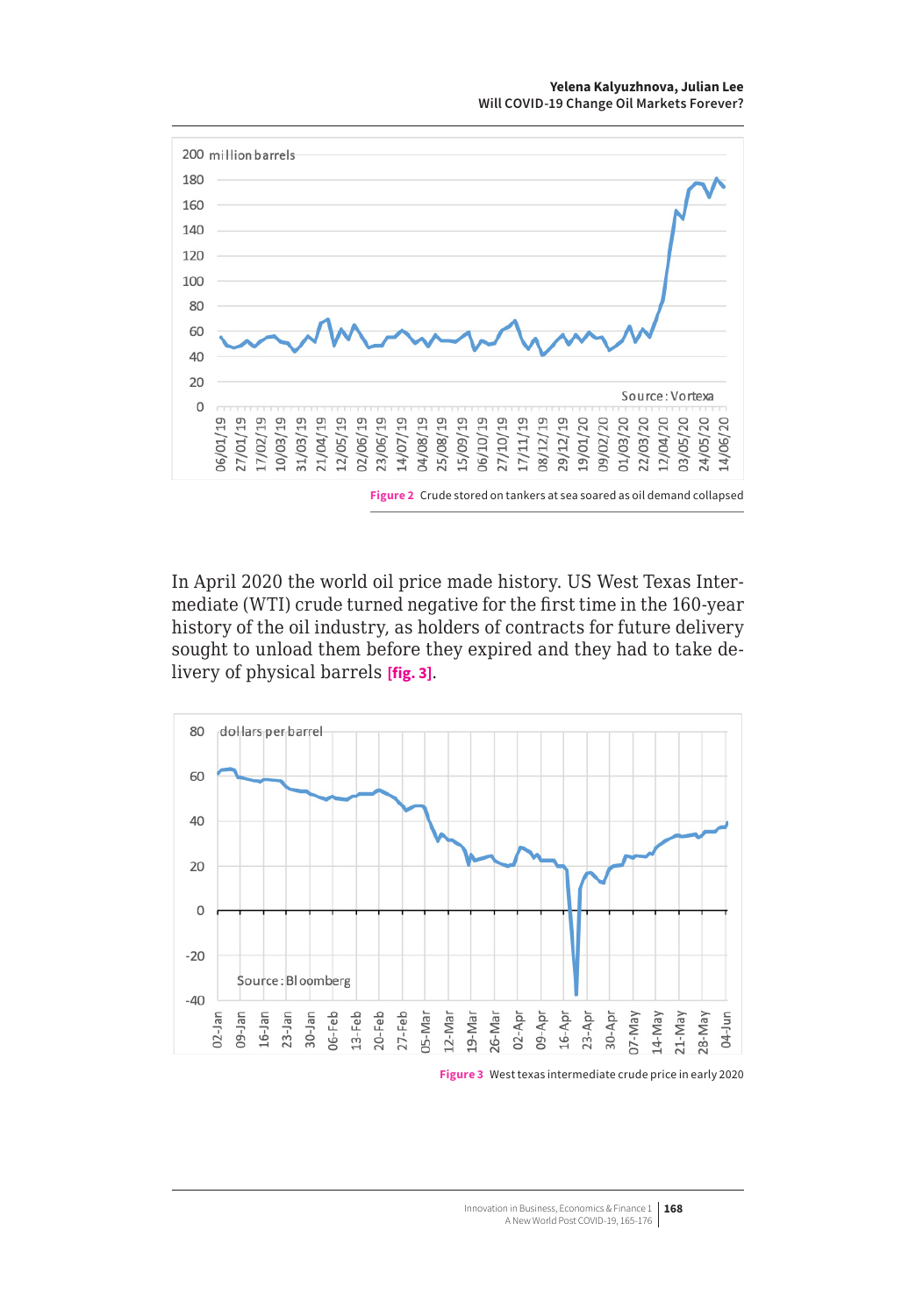The normal buyers of such contracts faced difficulties of their own, with almost no available storage capacity at the contract's delivery point of Cushing, Oklahoma. "Dismissing the historic move in the May contract for West Texas Intermediate crude as 'more of a financial thing than an oil situation,' as U.S. President Donald Trump did, misses the point" (Lee 2020a). Although the negative oil price was a peculiarity of the WTI contract, it was also a wake-up call to oil producers in America that they had to get serious about reducing their own supply, rather than simply waiting for others to make the cuts that would rebalance supply and demand and allow them to keep pumping.

Global financial markets have been hit severely by the oil price collapse. Two serious shocks, the collapse of oil prices two months after the onset of the COVID-19 epidemic in Wuhan city as well as after the unexpected decision of Saudi authorities to offer record price discounts of as much as \$13 against regional benchmarks to their main customers, sent worldwide stock markets into free fall (Sharif, Aloui, Yarovaya 2020).

Despite record output cuts of almost 10 million barrels a day agreed by the members of OPEC and a group of allied oil producers, combined with unprecedented reductions in supply from producers in the US, Canada and other countries outside the so-called OPEC+ group, inventories have continued to build. US commercial crude stockpiles hit a record high in June, surpassing the previous peak set in 2017 **[fig. 4]**.



In the short term, the only way to stabilise the oil market was to meet the biggest ever collapse in demand with the largest reduction in supply. The 23 members of the OPEC+ group of countries, which joins the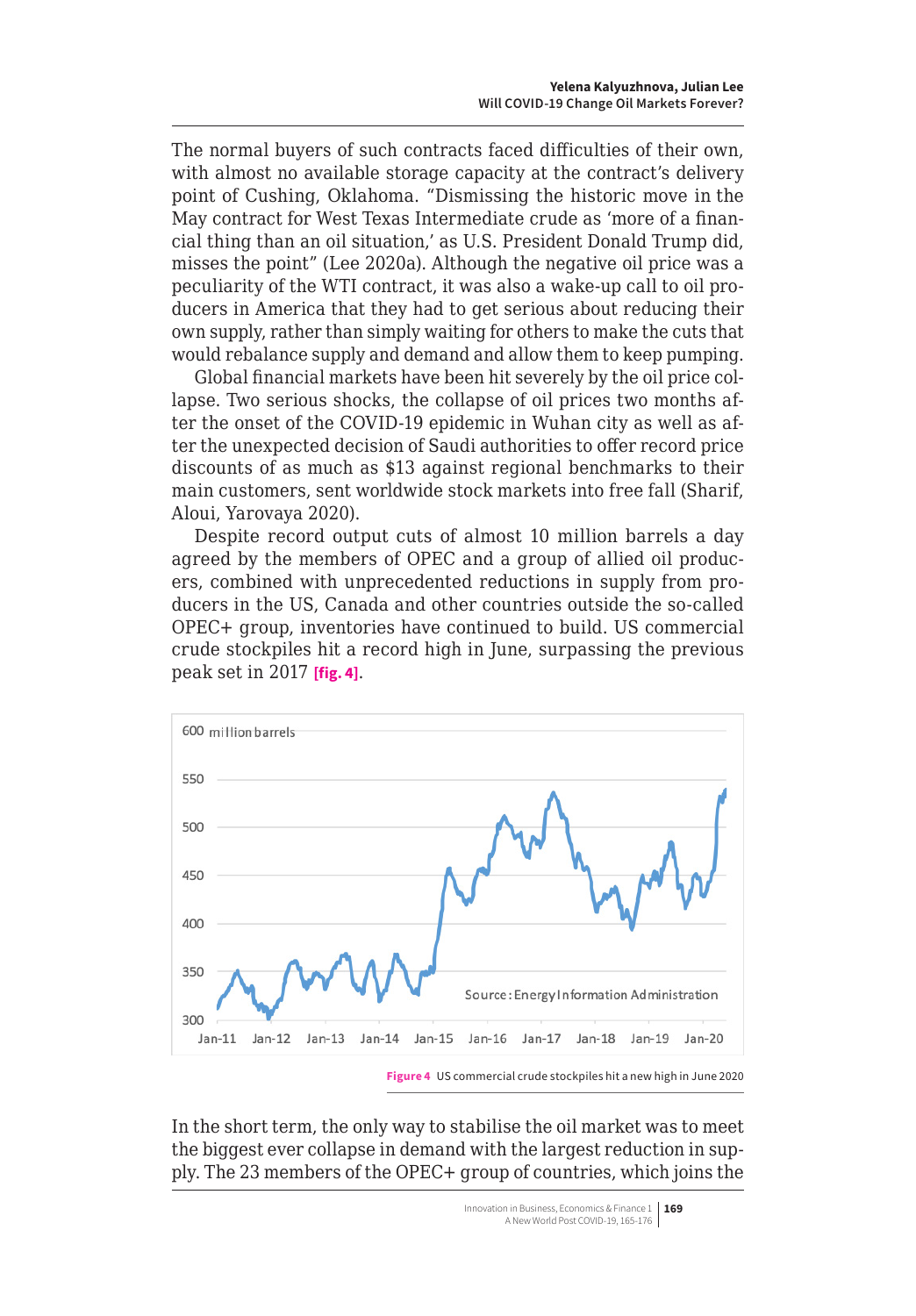OPEC members with ten non-OPEC countries, including Russia, Mexico, Kazakhstan and Azerbaijan, met by video conference in April and eventually agreed to reduce their collective oil production by an initial 9.7 million barrels a day in May and June 2020 and to taper those cuts in two steps, with output restrictions that would last until April 2022.

Oil producing countries outside this group were reluctant to make formal commitments to cut output, but many said that their industries would cut production in response to market forces, with the Canadian oil sands and the US shale oil sectors seen to be particularly vulnerable to the downturn. High operating costs and long routes to markets made operations in Canada's Alberta Province vulnerable, while the constant need to drill new wells to offset steep decline rates at US shale wells put that sector at risk.

The reluctance to cut production and close wells is understandable. Most of the costs of producing oil are already sunk by the time crude starts flowing out of the ground; the operating costs of keeping a well flowing are usually only a small fraction of the total cost and oil prices have to fall to very low levels indeed to stop covering cash operating costs. Furthermore, shutting a well is not cost-free. Getting them pumping again can be even more expensive. The decision to shut the well will involve a number of factors such as the cost and technical challenges of restoring the wells back to pre-curtailed volumes (Adams-Heard, Wethe, Crowley 2020).

US oil production had fallen by 2 million barrels a day by mid-June from a peak of 13.1 million barrels a day in mid-March, before the pandemic caused oil prices to tumble, according to preliminary weekly data from the EIA. The number of rigs drilling for oil in the US has slumped to its lowest level since June 2009, figures from Baker Hughes show; a drop of 72% in the space of 14 weeks **[fig. 5]**.

Output cuts are doing their job, with forecasts from the IEA (IEA 2020) and others indicating that demand will be running ahead of supply in the second half of 2020, as countries begin to recover from the worst effects of the lockdowns imposed to combat the COVID-19 pandemic and production rates remain curtailed.

While production cuts have helped to balance oil supply and demand on a day-to-day basis, the global oil industry still faces a daunting task. The most recent forecast from the IEA shows demand growth recovering more slowly than the group previously thought. "Global demand will still be below pre-pandemic levels by the end of 2021, never mind this year" (Lee 2020d).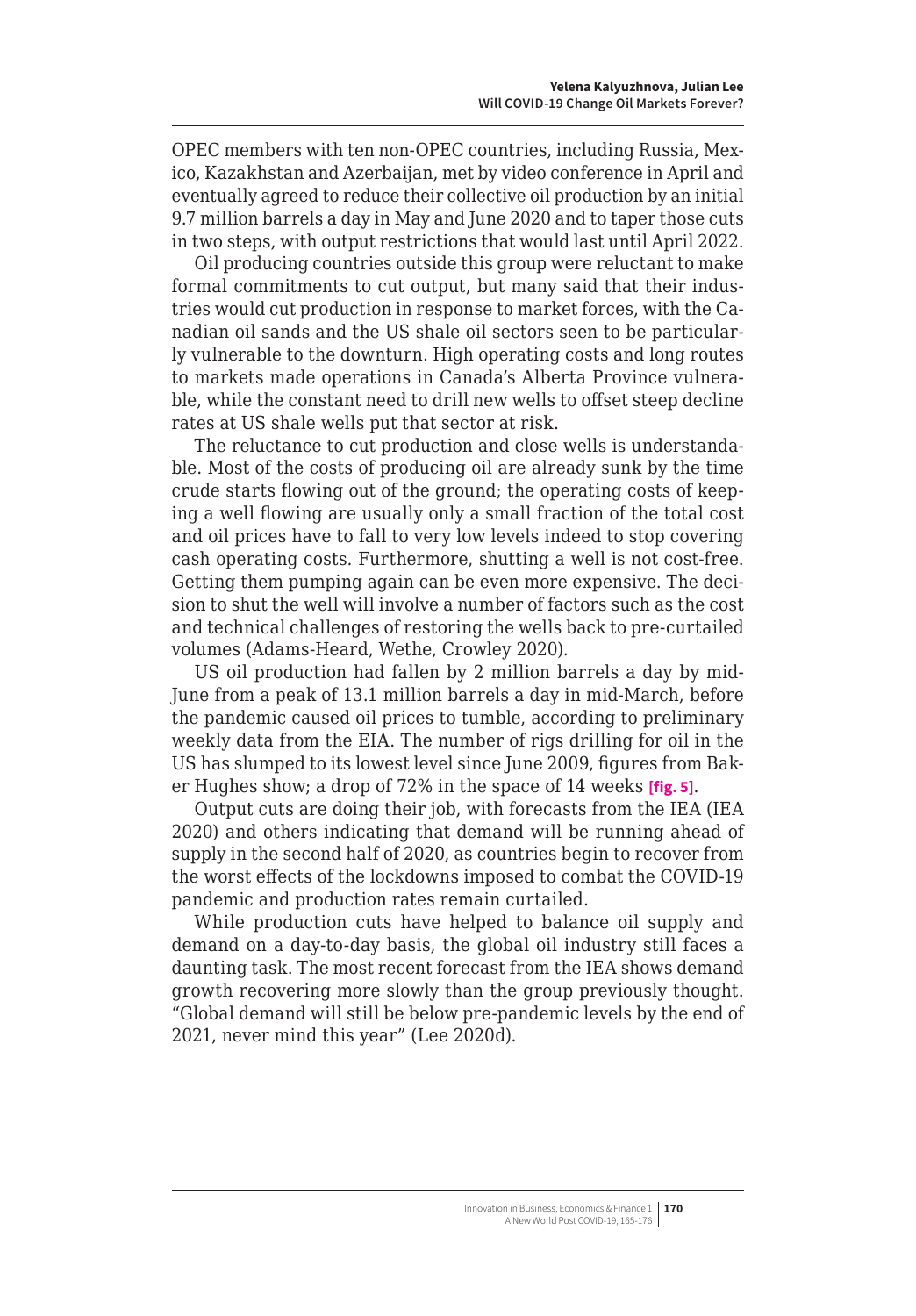<span id="page-6-0"></span>

#### 3 The Effect of the COVID-19-Pandemic on Transportation

The COVID-19 pandemic has severely impacted travel, by road, rail, sea and air. As the pandemic spread, individual behavioural changes took place, partly the result of individual choices and partly in response to government-imposed restrictions on movement and economic activity. Working from home became the normal practice for those who could do so, commuting to work virtually ceased, public gatherings were banned and international travel severely curtailed. People stopped driving, flying, or travelling on public transport.

Data from FlightRadar24, which tracks both commercial and noncommercial air traffic, show that by mid-June, even though the number of commercial flights worldwide had doubled since the depth of the pandemic, it was still down by about 60% from the pre-virus level (Reed 2020) **[fig. 6]**.

One of the biggest questions that remains unanswered is to what extent travel behaviour will return to its pre-COVID-19 normal once restrictions are lifted. Congestion on Chinese city streets rebounded quickly after lockdowns were eased and congestion even surpassed pre-lockdown levels, as people chose to use private cars to get to work rather than crowded transit systems. But high-frequency journey-time data from TomTom Traffic Index show that the return of congestion is not uniform **[fig. 7]**.

The congestion data show that roads are still much emptier in the evenings and during the middle of the day during the weeks and that traffic levels remain well below pre-pandemic levels during weekends. In other parts of the world, where lockdowns are only gradu-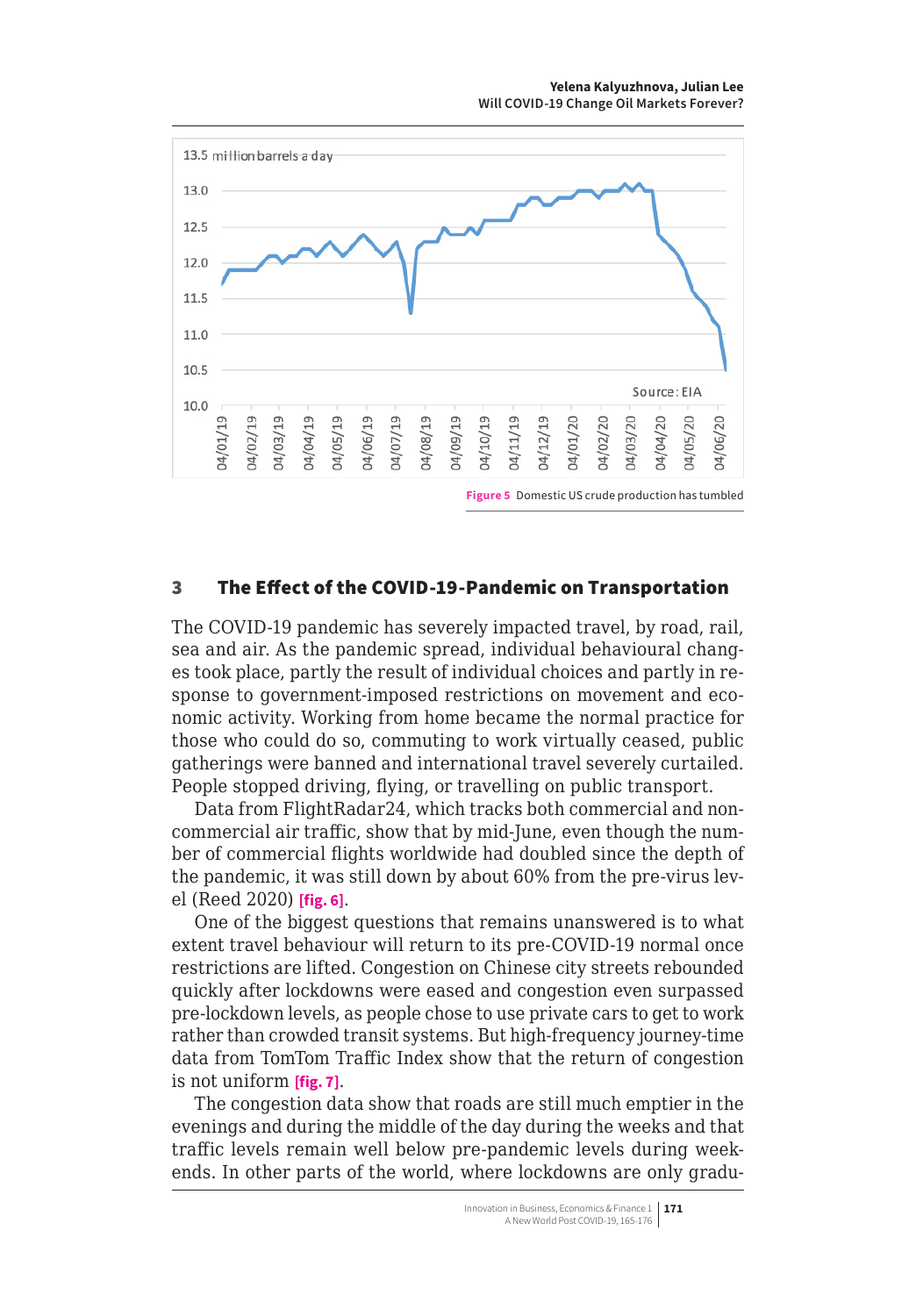

**Figure 6** Commercial flights are recovering, but remain 60% below pre-COVID-19 levels





ally being eased, similar patterns are emerging. These may change as a greater range of economic activities are permitted and leisure travel in particular can be expected to increase as more leisure opportunities become available.

Whether the loss of oil demand is a brief anomaly, as it was during the financial crisis of 2008-09, or reflects a structural change in consumption remains to be seen. It is too early yet to determine whether the pandemic will alter fundamentally people's attitudes to-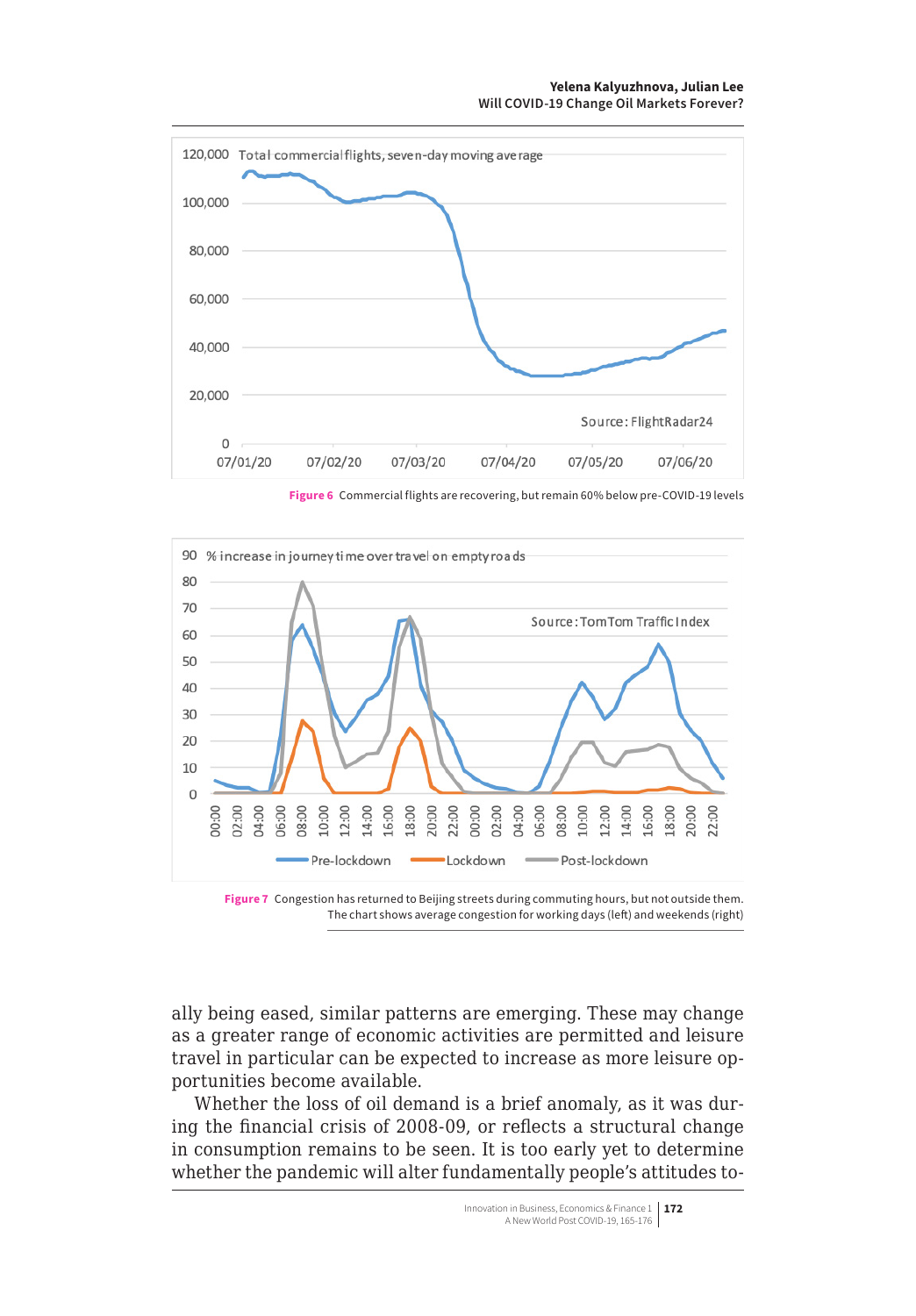<span id="page-8-0"></span>wards air travel, or commuting to work, or whether it will lead companies to reassess working-from-home opportunities for their staff, or international corporate travel to attend meetings and events. UBS Group Chief Operating Officer Sabine Keller-Busse said that as many as a third of its employees could work remotely on a permanent basis (Halftermeyer, Lacqua 2020).

Bloomberg economists Jamie Rush, Maeva Cousin and David Powell see a rapid economic recovery in Europe running out of steam. The big questions here are how quickly the rebound will be and how much social distancing will be an obstacle for this (Rush et al. 2020).

By mid-June of 2020, Ben Luckock, co-head of oil trading at Trafigura Group told Bloomberg News that demand for crude was already back to 90% of normal levels as countries emerge from pandemic-related lockdowns, but that returning to normal could prove difficult. He believes that 5% (of the remaining 10%) will be recovered in a few months, although he expressed his worries that complete recovery to pre-crisis levels may be difficult. There are many obstacles for this and some 'new normal' patterns like working-from-home as well as reduced air travels (Blas 2020).

#### 4 Conclusion

If long term oil demand settles at a level some 5% lower than the pre-COVID-19 trajectory, the implications for the oil sector will be significant. Investment in the oil projects needed to provide the production capacity in the coming decade are not being made. Oil companies from the supermajors like ExxonMobil and Royal Dutch Shell to the small operators in the US shale patch have all slashed their budgets. Shell has cut its dividend for the first time since the Second World War (Hurst 2020).

The combination of lower oil demand and green post-COVID-19 stimulus packages could transform the energy landscape. Germany has committed 130 billion euros (\$145 billion) to pandemic recovery, with about 30% to be spent on activities that will cut emissions. That compares with about 15% of the stimulus money injected into the global economy during the 2008-09 financial crisis that went to green initiatives (Rathi, 2020).

Goldman Sachs analysts see spending on renewable power overtaking oil and gas drilling for the first time in 2021. Clean energy affords a \$16 trillion investment opportunity through 2030 Renewables policies including biofuels which will account for about a quarter of all energy spending next year. This is up from about 15% in 2014, driven in part by diverging costs of capital, as borrowing rates have risen to as high as 20% for hydrocarbon projects compared with as little as 3% for clean energy (Murtaugh 2020).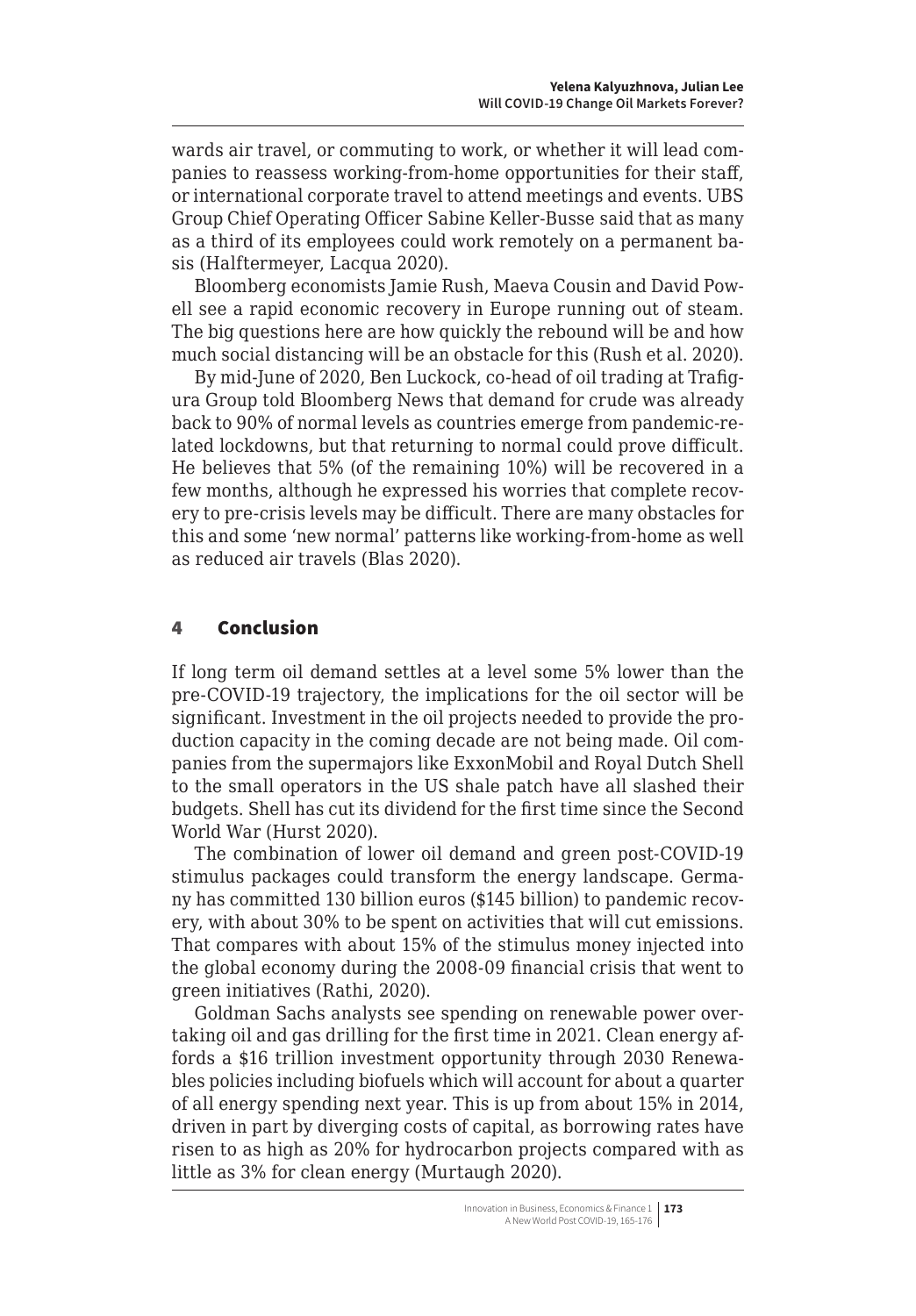The current disequilibrium in global energy markets is a signal that the post-COVID-19 new energy normal would be characterised by a more uncertain future for the oil and gas industry. To a certain extent, the COVID-19 Pandemic has and will reshape of our energy future. The oil and gas industry will experience short and long term impacts from the crisis to which it will have to adjust, with the potential for future oil demand to be significantly reduced from pre-pandemic forecasts.

## **Bibliography**

- Adams-Heard, R.; Wethe, D.; Crowley, K. (2020). "Turning Oil Wells Back on Is Trickier Than Shutting Them Off". *Bloomberg*, May 8. https://bloom. bg/3jBXA8R.
- Barbosa, F.; Nyquist, S.; Yanosek, K.; Bresciani, G.; Graham, P. (2020). "Oil and Gas After COVID-19: The Day of Reckoning or a New Age of Opportunity?". McKinsey & Company, May 15. https://mck.co/30PEvHQ.
- Blas, J. (2020). "Commodity Trader Trafigura Says Oil Demand Back to 90% of Normal". *Bloomberg*, June 17.

Blas, J.; El Wardany, S.; Smith, G. (2020). "Oil Price War Ends With Historic OPEC+ Deal to Slash Output". *Bloomberg*, April 13. https://bloom.bg/30N7bBf.

- Bloomberg (2020). "Crude Oil in Floating Storage 300% Higher Than Year Ago: Vortexa". *Bloomberg*, June 22.
- Fagan, M. (2020). "Up the Down Staircase: What History Teaches Us about Oil Demand after a Crisis". USAEE Working Paper No. 20-440. May 4. [http://](http://dx.doi.org/10.2139/ssrn.3592443) [dx.doi.org/10.2139/ssrn.3592443](http://dx.doi.org/10.2139/ssrn.3592443).
- Fernandes, N. (2020). "Economic Effects of Coronavirus Outbreak (COVID-19) on the World Economy". <https://dx.doi.org/10.2139/ssrn.3557504>.

Globaldata (2020). "COVID-19 Pandemic Has Considerably Disrupted Oil and Gas Supply Chains, Says GlobalData". https://bit.ly/2OVaS2c.

- Halftermeyer, M.; Lacqua, F. (2020). "UBS Says One-Third of Staff Could Permanently Work Remotely". *Bloomberg*, June 22. https://bloom.bg/30JXkMj.
- Hurst, L. (2020). "Shell Cuts Dividend for First Time Since Second World War". *Bloomberg*, April 30. https://bloom.bg/2WS70TI.
- IEA (International Energy Agency) (2020). "Oil Market Report", June 16. [htt](https://www.iea.org/reports/oil-market-report-april-2020)[ps://www.iea.org/reports/oil-market-report-april-2020](https://www.iea.org/reports/oil-market-report-april-2020).
- Lee, J. (2020a). "Negative Oil Prices Were a Warning, Not an Anomaly". Bloomberg, April 26. https://bloom.bg/2D5oRj2.
- Lee, J. (2020b). "Pandemic Punches 1.7-Billion-Barrel Hole in Global Oil Demand". *Bloomberg*, May 15. https://bloom.bg/30KkRN3.
- Lee, J. (2020c). "Oil Demand Isn't Roaring Back Yet". *Bloomberg*, June 14. https://bloom.bg/39q8Yjj.
- Lee, J. (2020d). "Oil Demand Recovery Set to Be Slower for Longer". *Bloomberg*, June 18. https://bloom.bg/2ZVU9Sq.
- Lee, J. (2020e). "Buyer Beware: Oil Stockpiles Are Enormous". *Bloomberg*, June 21. https://bloom.bg/39rGpCo.
- Murtaugh, D. (2020). "Goldman Sees \$16 Trillion Opening as Renewables Pass Oil and Gas". *Bloomberg*, June 16. https://bloom.bg/2CAyxm4.
- Rathi, A. (2020). "Germany Leads World on Climate-Friendly Stimulus: Green Insight". *Bloomberg*, June 16. https://bloom.bg/301kDCp.